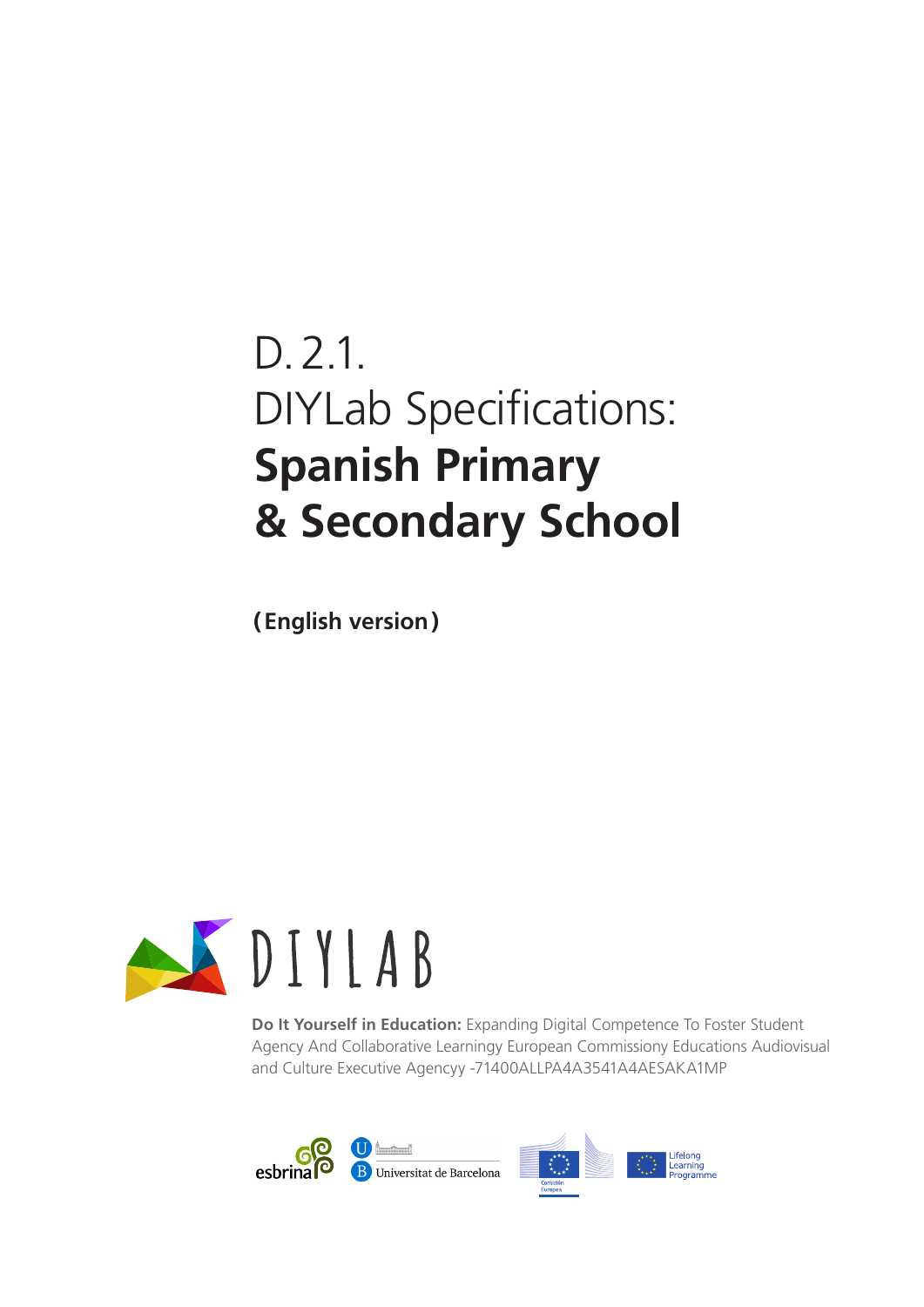#### **2.1. DIY Lab Specifications - Spanish Primary & Secondary School**

Authors: Juana M. Sancho Gil and Anna Majó.

Collaborators:

Escola Virolai

Isabel Beltrán, Ana M. Garcia, Alfred Garrido, Paloma Llaquet, Benet Martin, María José Miranda, Joan Carles Moreno, Alejandro Pérez, María Terea Pérez, Robert Pujol, Coral Regí, Maite Sillero, José Luís Tourón.

Universitat de Barcelona Fernando Hernández, Maria Domingo, Xavier Giró and Judit Onsès.

#### INTRODUCTION

This report reflects the process and the outcomes of the phase: Formation in support of DIY Education and design (WP2), of the DIY Lab project. Its aim is to synthesize the explorations and decisions made by the primary and secondary teachers of Escola Virolai who will be in charge of the implementation of DIYLab (WP4). The formation is part of the action-research cycle initiated in WP1.

The activity, from its planning to its development, took place between July and December 2014. The work with the 13 primary<sup>1</sup> and secondary teachers<sup>2</sup> and the three administrators<sup>3</sup>, with the support of 6 researchers of the University of Barcelona<sup>4</sup>, took mainly place through 12 in situ sessions from October to December.

#### **1. Development of the formation**

The formation was based on a dialogic processes that began by review the background and experiences of the participants and analysis of available literature (McKay, 1998; Spencer, 2005; Guzzetti, Elliott & Welsch, 2010; Knobel & Lankshear, 2010: Kafai & Peppler, 2011) and practical examples of DIY<sup>5</sup>. In this way we endeavoured to ensure the sustainability of the philosophy of the project beyond its completion. The undertaking of the formation was considered a collective success by all the participants<sup>6</sup>.

<sup>1</sup> Isabel Beltrán, Alfred Garrido, Robert Pujol i Paloma Llaquet.

<sup>2</sup> Maite Sillero, Benet Martin, María Terea Pérez, Joan Carles Moreno, María José Miranda, Ana M. Garcia, Coral Regí, José Luís Tourón and Alejandro Pérez.

<sup>3</sup> Coral Regí, headmaster; María José Miranda, secondary school coordinator and Paloma Llaquet, primary school coordinator.

<sup>4</sup> Juana M. Sancho, Fernando Hernández, Maria Domingo, Xavier Giró, Anna Majó and Judit Onsès.

<sup>5</sup> http://www.diyshow.es/que-es-diy-show. Videos about DIY.

<sup>6</sup> The Escola Virolai teachers and those of the University of Barcelona organised a joint session to share our processes in which both the value of the results and the collaboration between the two institutions was highlighted.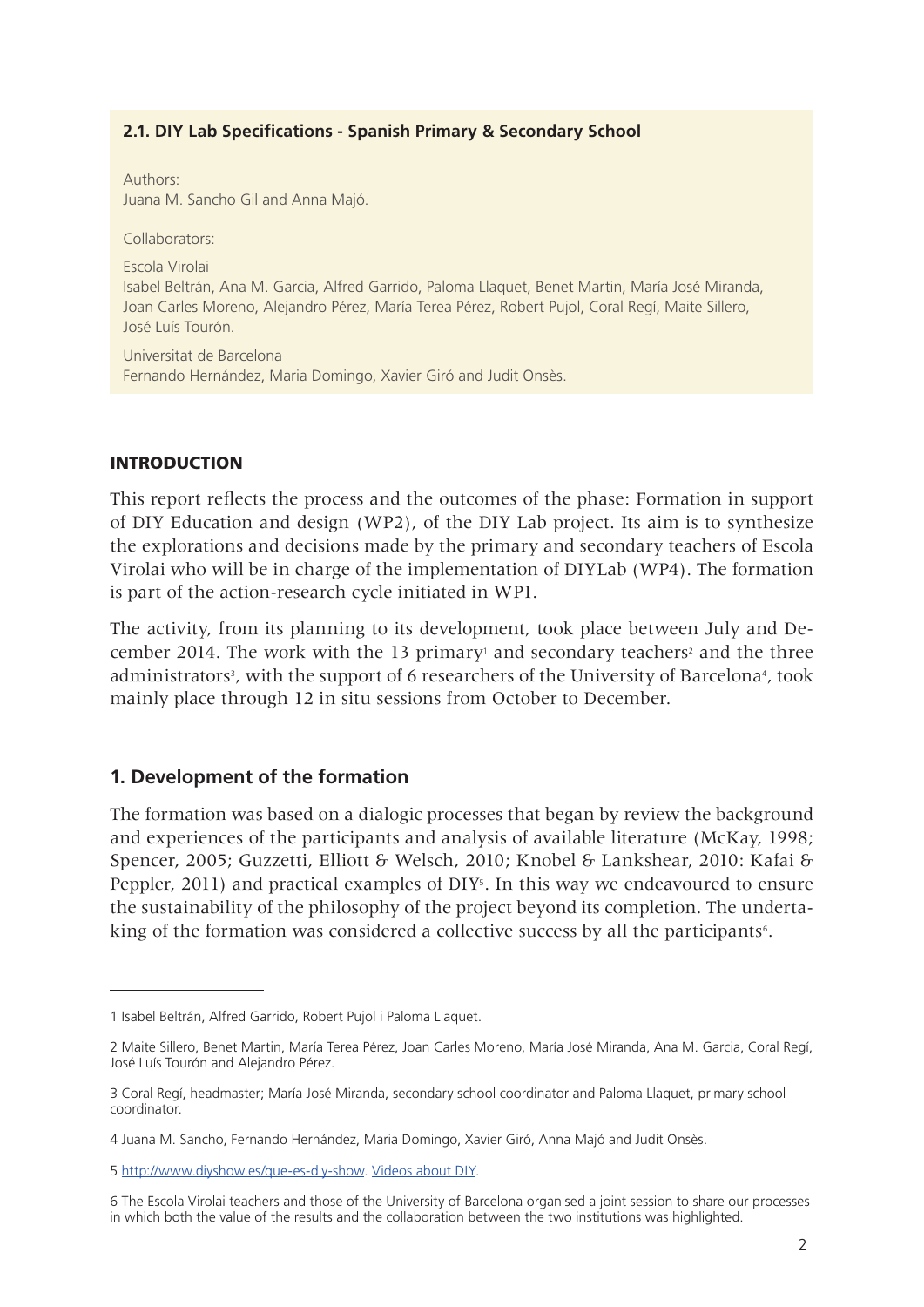# **1.1. General organisation**

The proposal established for the formation period and the topics to be dealt with (see table 1) were common for the whole consortium. A total of 12 sessions took place from October to December, each lasting 90 minutes. These sessions were complemented by individual and collective work, which has shared through a virtual environment.

| <b>EXPLORATORY MOMENTS</b>                                       |                                                                                             |                                                              | <b>DECISION-MAKING</b>                                                                            |
|------------------------------------------------------------------|---------------------------------------------------------------------------------------------|--------------------------------------------------------------|---------------------------------------------------------------------------------------------------|
| 1. What do we<br>understand by DIY<br>philosophy?                | 2. DIY philosophy<br>and education                                                          | 3. Technological<br>tools and resources                      | 4. Pedagogic specifications                                                                       |
| Common reflective<br>focus in relation to the<br>DIY philosophy. | What happens when<br>we introduce the DIY<br>philosophy into an<br>educational institution? | Debates around the<br>technological design of<br>the DIYI ab | When and where will the<br>DIYLab take place? How is it<br>integrated into the syllabus?,<br>etc. |
|                                                                  |                                                                                             | <b>RESULTS</b>                                               |                                                                                                   |
| <b>Pedagogic principles</b>                                      |                                                                                             | Use of the ICT<br>in DIYLab                                  | <b>DIYLab &amp; Syllabus</b><br>+ Implementation Plan                                             |

Table 1: Distribution of the contents into four blocks, agreed upon with the consortium members.

The working sessions took the form of *"do it yourself together"* workshops (in situ and virtual), to ensure that the questions, ideas, proposals and reflections were generated in a context of collaborative learning. This form of work has enabled all the participants to make significant contributions to the shaping of the pedagogic and technological implications of the DIYLab, as well as to the implementation plan.

This report is based on all the evidence gathered (video, photos and text) during the meetings and also on the contributions made in the virtual space.

# **2. Pedagogic principles**

The reflections on the DIY philosophy were based on practical examples that illustrated something teachers had learned by themselves throughout their life. The shared experiences were related to personal hobbies like sports and learning experiences both in formal and non-formal spaces. Sharing these experiences allowed us to start exploring some characterizations of the DIY philosophy, such as:

- **·** Learning to know by yourself
- **·** Starting from one's own interests
- **·** Narrate our own knowledge
- **·** Shareing knowledge with others
- **·** The interest and the need to focus on motivation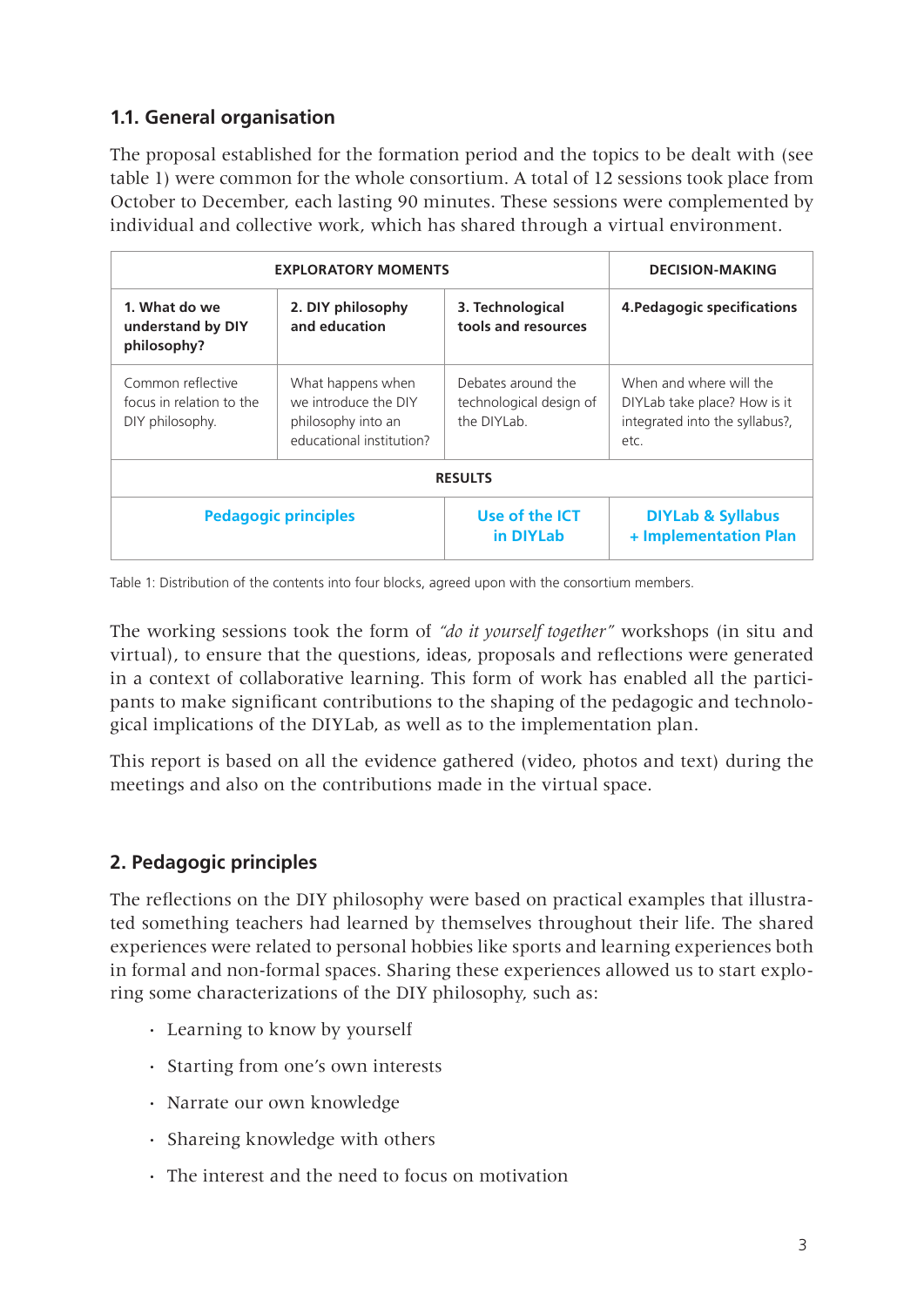- **·** The presence of failure in the learning process
- **·** Skills and abilities necessary for independent learning.

From this starting point, some of the educational principles of the project were defined.

# **2.1 The DIY philosophy in relation to formal education**

Concepts emerged from debates based on the documents shared in the virtual space and the personal experiences helped to substantiate the design to the implementation of DIYLab in primary and secondary education.

# **2.1.1 Concepts explored**

The items listed below are considered most relevant:

- **·** Self-knowledge
- **·** Self-regulated learning
- **·** Recognition
- **·** Technology
- **·** Self-confidence
- **·** Learning vs. enjoyment
- **·** DIY Community
- **·** Motivation
- **·** The relation between inside and outside school
- **·** The role of families
- **·** The curriculum
- **·** Evaluation
- **·** Time and space variables

# **2.1.2 Emerging tensions**

Regarding the implementation of DIYLab some transversal tensions were detected. We decided to address them openly in order find the best possible solutions. The most important were:

**· How to lead a group:** what should the teacher do to guarantee a better group performance? How can the teacher move a group?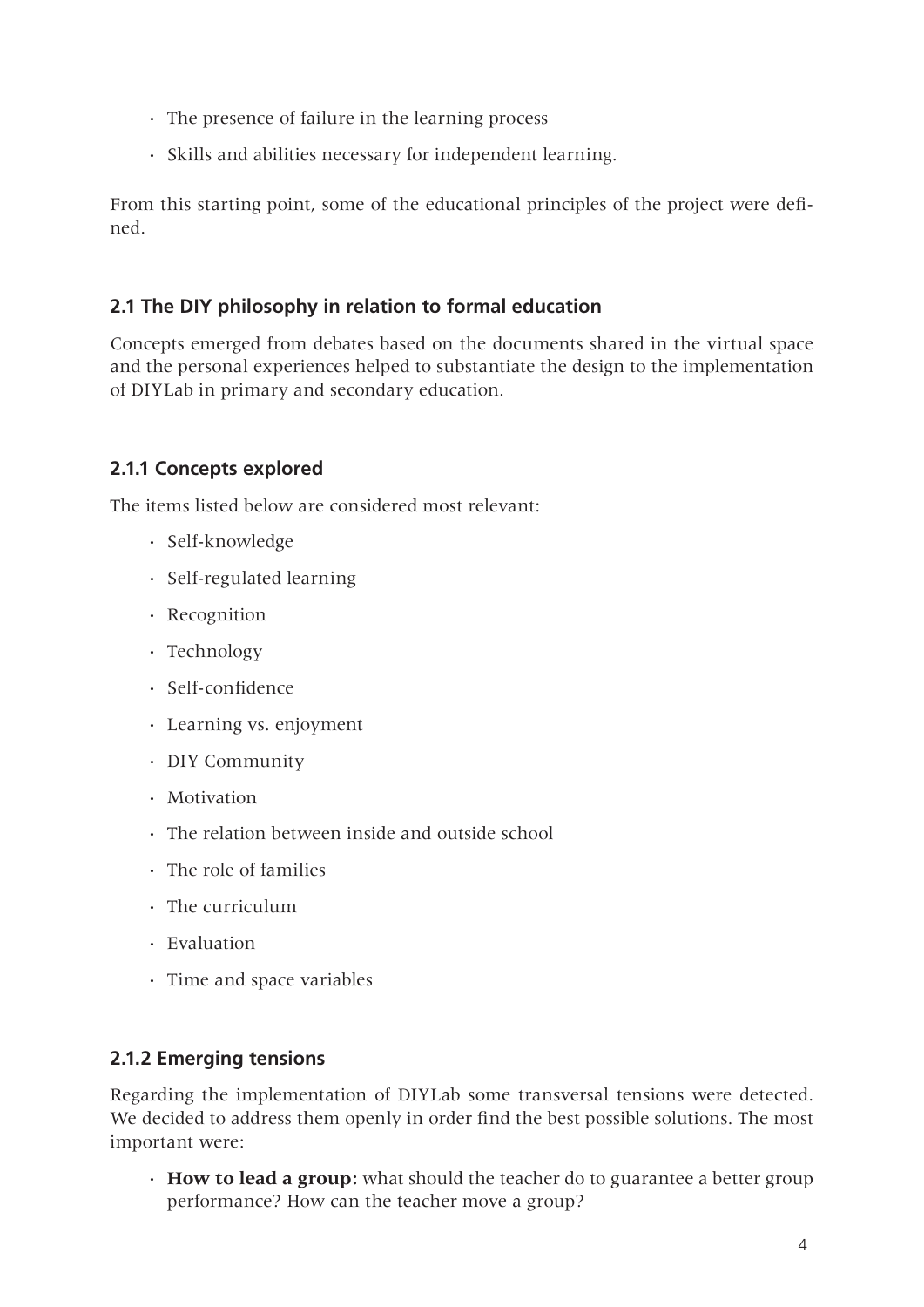- **· What should the role of teacher in relation to the students?** The roles of the teacher and the student must change. According to the participants, teachers should:
	- Motivate
	- Generate new mechanisms for fostering authentic learning
	- Have the ability to find answers and teach students to look for them.
	- Formulate questions and teach students to formulate them.
	- Facilitate learning situations.
	- Drive processes
	- Be mentors / guides
	- Set an example
	- Be receptive to students' concerns
	- Take into account the out-of-school contexts
	- Generate and facilitate of inquiry-based processes.
- **· Difficulties:** Some students find it rather hard to take initiative.
- **· Uncertainty:** This has been a recurring feeling when regarding the implementation of DIYLab in the classroom. The bases of teachers' practice have been questioned, while at the same time participants understand the necessity of establishing new frameworks for action.
- **· Choice:** The possibility of choosing and deciding has been identified as a key issue in the project. It is understood that working with the DIY philosophy does not mean that the students can choose whatever they want to interact with, sometimes simply because they do not have the capacity to do so and others because there is content that needs to be learned. Therefore, working with the DIY philosophy does not mean that students can merely follow their own interests; instead it refers to how students need to feel responsible for their learning.

# **2.1.3 Considerations about the introduction of DIY at school**

The formation process revealed the importance of taking into account aspects such as: self-knowledge, self-regulated learning, self-confidence, recognition, learning community, motivation and the relationship between inside and outside school.

Regarding the relationships between the different actors involved in the project, attention should be paid to:

**·** Families – School. It seems essential to achieve a fluid communication between these two groups to foster a sense of mutual trust so that the project becomes successful for everyone.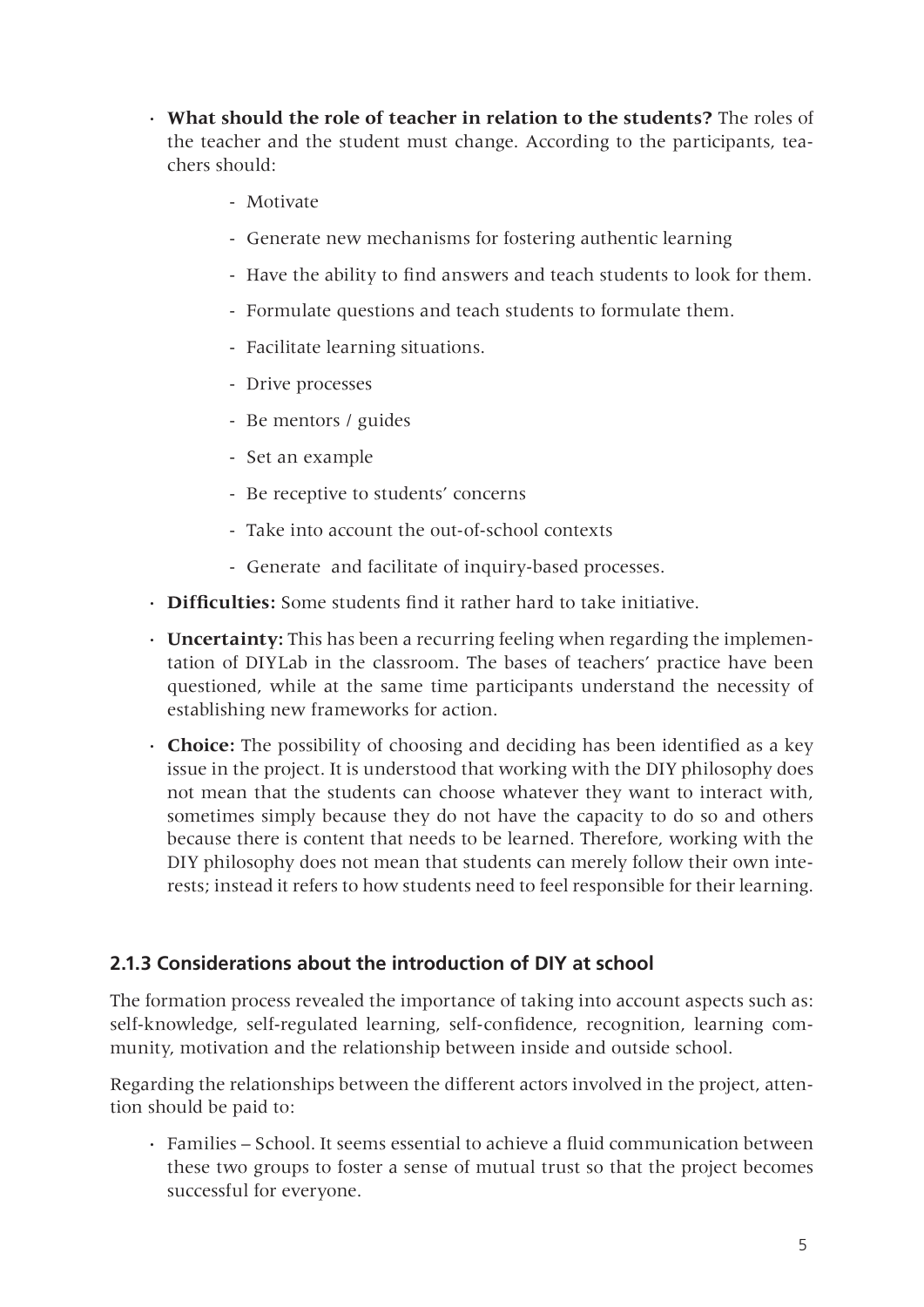**·** Teacher – Student. In the formation process it is agreed that teachers must: define and demarcate what should be learnt, and create and design a framework, an environment and a work dynamic. They also should accompany, advise and redirect the learning process when necessary. They are the ones who should provide the tools for evaluating the process, the progress and the results. All this should be carried out with an open-minded attitude and a disposition that allows teachers to admit to and learn from the errors.

It is accepted that up to a certain degree of **uncertainty**, as a controlled and shared feeling, can become productive. Likewise with the possibility to **choose** or make decisions, as an attitude that ensures the achievement of the minimum required knowledge, while also facilitating students' choice. In connection with **assessment**, the group proposes to pay attention to "what they have learned" instead of "what they should learn," and distinguish between **perception** ("I think that ...") and **transformation**  ("in what they have changed").

Finally, everybody agrees on the need to find existing moments and spaces in the in the school in which the student may have a high degree of autonomy. Connecting DIYLab with prevalent aspects of the school culture seems a promising way of guaranteeing its sustainability.

# **3. Use of the ITC in the DIYLab**

# **3.1 Digital tools**

The current policy of the school is to use Open Source resources. Specifically, the school is committed to working with *Google apps* and the services they offer. These apps cover the school's needs: they are collaborative tools, have automatic updating and are free. In general, teachers do not deeply know any particular application but, as revealed in WP1, all of them try to use the ones needed to undertake their daily work. However, the prevailing feeling, given the vastness of the current possibilities of digital tools and resources, is of disorientation.

In this exploratory phase, a general vision of the existing resources (see image 1) and a document that detailed how each of them could help create DIYLab projects was produced. For example: a) photography and video resources (Stop Motion, Time Lapse, Machinima, Animació 2D, Art 2D, Animació and Art 3D); b) audio and music resources (production of podcasts, musical production); c) software and video games (Minecraft, Kerbal Space Program, Portal 2, Stencyl and GDevelop, Scratch); d) web production and digital art (Processing, Webmaker, WordPress).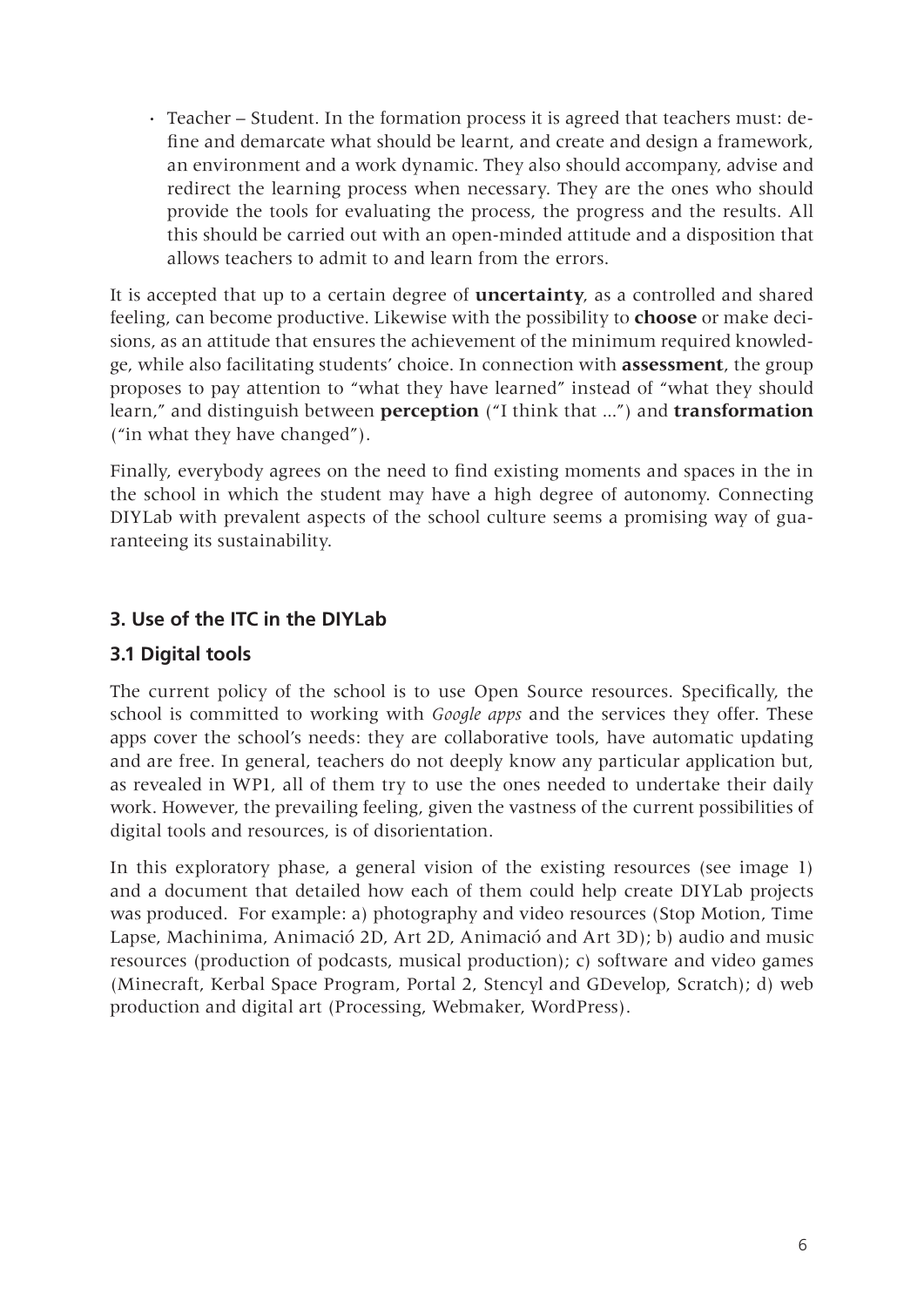

Image 1: Map of some possible tools and resources.

The group decided to take an in-depth look at three of the tools proposed: *Stopmotion, Webmaker* and *Wordpress*. In point 5, the digital applications intended to be used in the implementation phase of DIYLab are specified.

## **3.1.1 Narrative resources**

Reclaiming the desire to narrate and share knowledge, the group reflected on the narrative formats, agreeing with the need of distinguishing between the tools to be used and the message to be shared. In the case of DIYLab, the learning process is important for:

- **·** Redirecting the orientation of the activity if things do not work.
- **·** Being aware of what you are doing.
- **·** Learning to organize oneself.

Regarding the student productions included in the DIYLabHub, the following minimum conditions were agreed upon:

- **·** They must not last longer than five minutes
- **·** Their content has to be comprehensible for a person not connected with the project.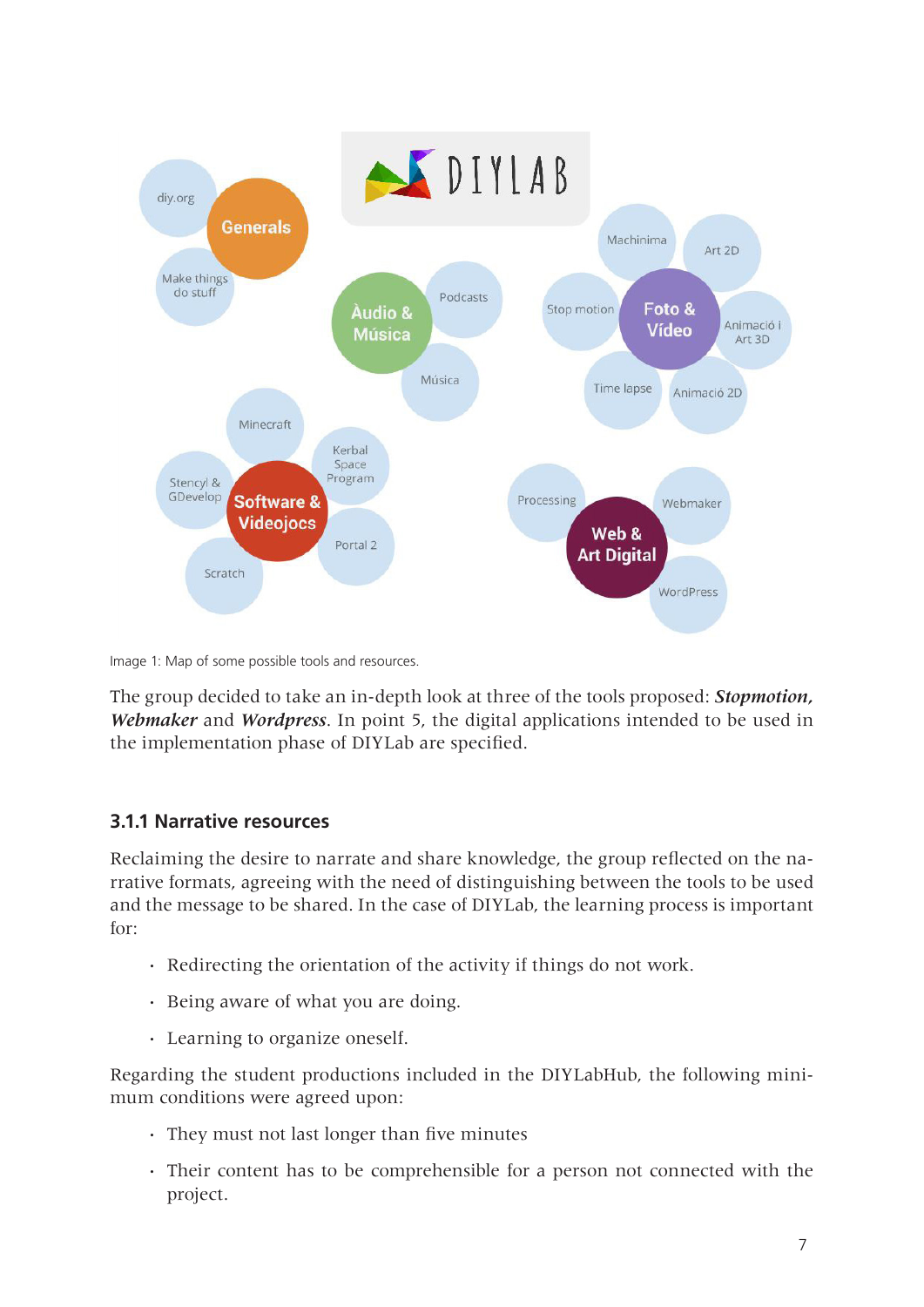- **·** Have a visual component.
- **·** Move between the descriptive and the reflective.
- **·** Have a storyboard as a base.
- **·** The title and author or authors are specified.
- **·** Have a summary.
- **·** Be subtitled in English.

## **4. DIYLab & Curriculum**

In order to determine the specifications for the implementation of DIYLab in the classrooms, the first step was to locate possible scenarios. The goal is to take advantage of the flexibility allowed by the current curriculum and locate existing moments and situations. To encourage reflection, the following questions were raised:

- **·** How to visualize this implementation?
- **·** What conditions are needed to be able to promote this philosophy?
- **·** The type of curriculum we have now is more convenient?
- **·** With the school organization we have now, what can we do?
- **·** What would we do with other conditions?
- **·** What else do we need?

The goal is to be able to respond to the following aspects:

- **·** WHERE: at what times and in which contexts of the syllabus would we implement the DIYLab?
- **·** WHEN: what timing do we forecast: continuous hours, fractioned time, specific moments, etc.?
- **·** HOW: ideas about how the project can be implemented.
- **·** WHO: who should be involved: one teacher per classroom, several, external agents…?
- **·** WHAT: what we need to be able to work. What tools and resources.
- **·** EVALUATION: how we envisage it.
- **·** DIFFICULTIES AND ADVANTAGES: of implementing the project in the university.

The result was a first draft of these scenarios.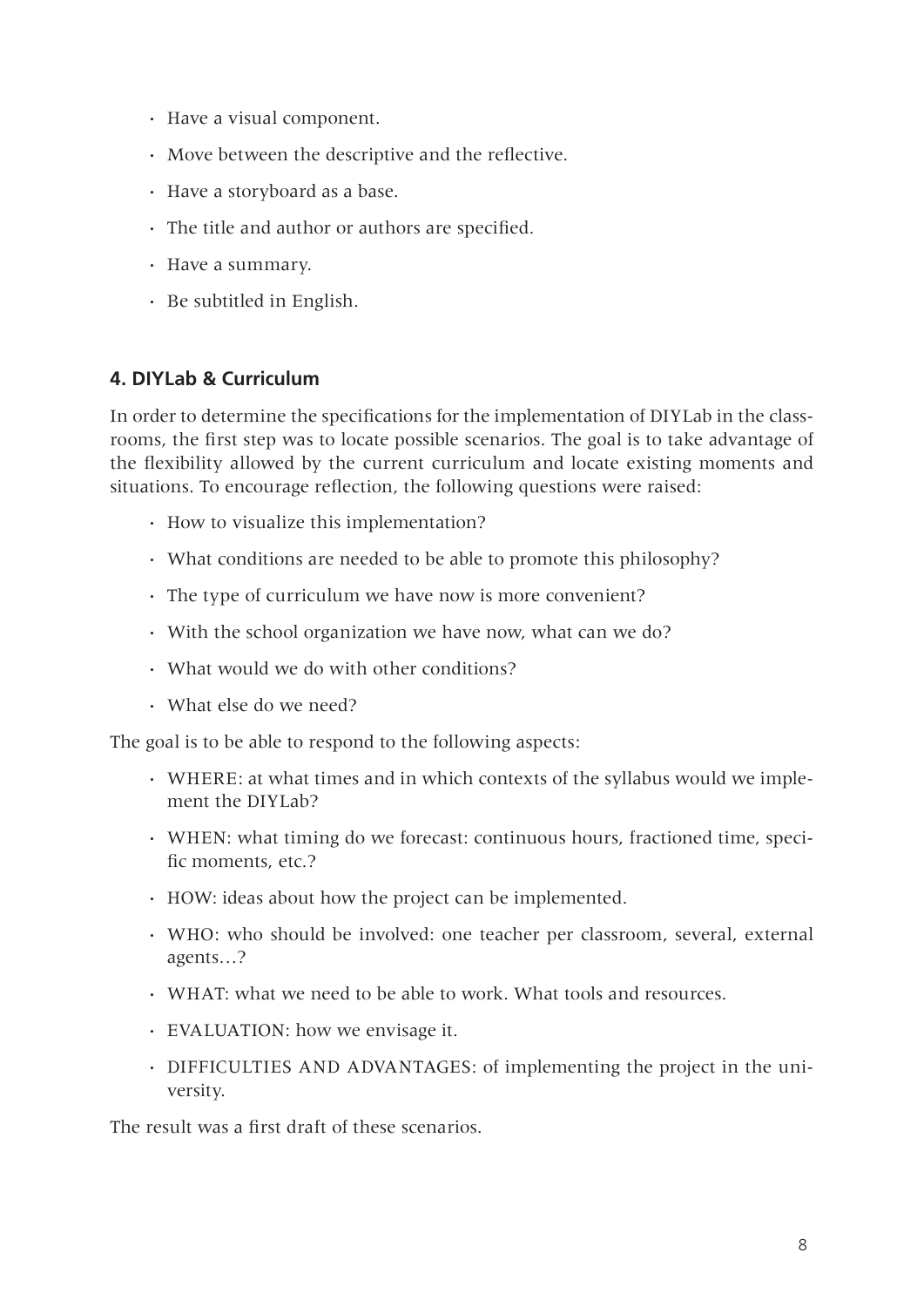# **5. Plan for the implementation of DIYLab**

For the implementation of DIYLab in primary and secondary education, five basis points were determined.

- **·** There must be a basic **focus.**
- **·** It involves **co-operation.**
- **· Technologies** play an important role, although they do need not be the centre.
- **·** It involves creative decisions, getting out of the norm. **Adapting, transforming, experimenting.**
- **·** It involves feeling as an **author.** (i.e., having agency over one's learning process).

# **5.1 DIYLab in the 5th grade of the primary education**

DIYLab will be implemented in the context of two transversal and interdisciplinary projects: "Tivo Creativo" (with a structure based on three phases: analysis of the challenge, idea generation and evaluation of ideas); and "We are geographers."

## **General Aims**

- **·** Experimenting with DIY philosophy within the established projects, identifying what have been the key elements in facilitating its development.
- **·** Designing, planning and developing the projects and assessing if they have been consistent with the DIY philosophy and if learning has been significant for the students.

# **Digitals skills**

- **·** Select, use and program digital devices in accordance with the tasks to be performed.
- **·** Use the basic functions of editing applications, numerical data processing and multimedia presentations.
- **·** Use software for drawing and editing still images, sound and moving image.
- **·** Search, compare and select digital information considering various sources and digital environments.
- **·** Constructing new personal knowledge through information processing strategies with the support of digital technology.
- **·** Organize and use personal digital learning environments.
- **·** Conduct virtual interpersonal communications and digital publications.
- **·** Perform group activities using virtual tools and environments for collaborative learning.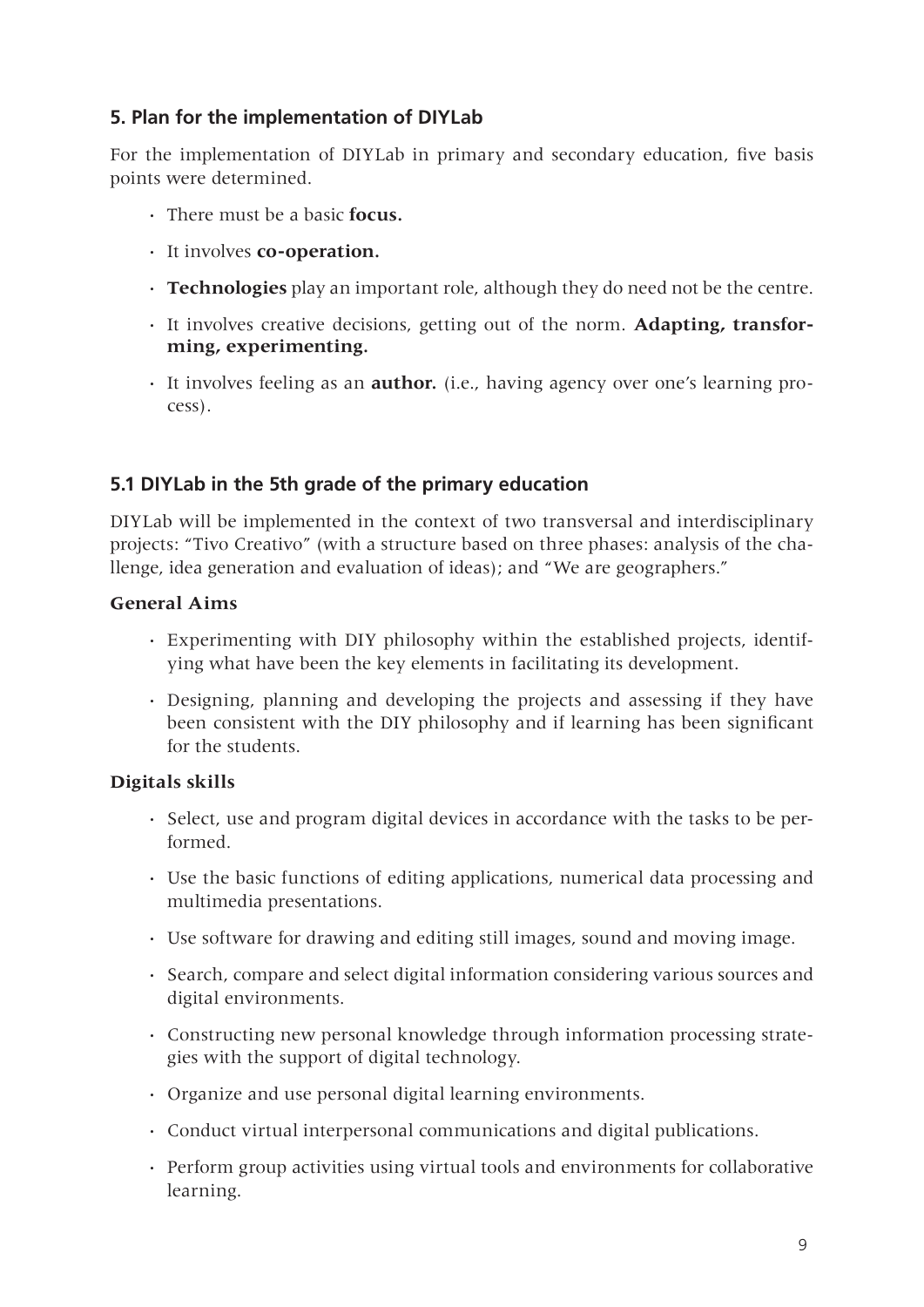# **Timing**

- **· Second quarter:** "Tivo Creativo" (January-March 2015).
- **· Third quarter:** "We geographers" (April- June 2015). 6 hours / 10 weeks each quarter: Or Monday and Wednesday 11: 30 to 13:30 or Friday: 15:00 to 17:00.

# **Tools and resources**

Participants will have the following technological resources:

- **·** Laptops
- **·** Tablets: applications such as video, audio, image, QR...
- **·** PDI

They will make use of tools such as:

- **·** GoogleDrive, to work collaboratively
- **·** Padlet as a portfolio, or PPT to make presentations
- **·** Microsoft Word for word processing
- **·** Google, as Internet search tool

#### Human resources:

**·** 3 teachers / 2 classrooms

## **Evaluation**

The evaluation will be based on rubrics in order to:

- **·** Assess the work process
- **·** Evaluate the final product
- **·** Self-assess the working groups
- **·** Co-evaluate among students

# **5.2 El DIYLAb in the third year of secondary education**

The DIYLab will be implemented within the "Smart Cities" interdisciplinary project which involves languages, the natural and social sciences and technology. This project addresses the challenges faced by 21st century cities through classroom activities that pose real or similar situations to the ones found in a modern city.

## **Aims**

**·** Work with students the curriculum content of the subjects involved with an interdisciplinary approach to give them unity and coherence.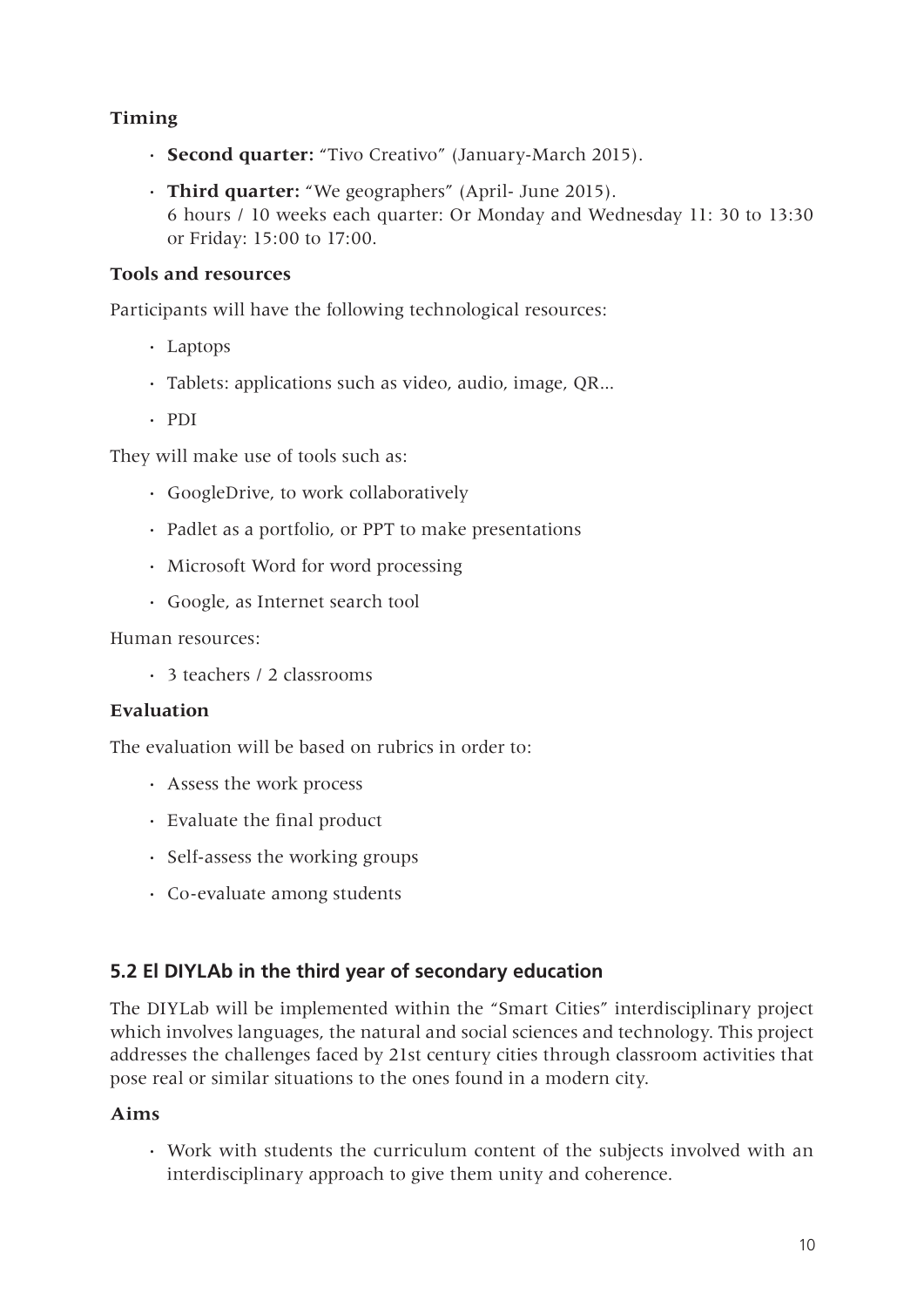- **·** Make a motivating proposal for students.
- **·** Help students to develop the basic skills necessary for the formation of autonomous citizens capable of addressing the challenges of contemporary society.
- **·** Help to discover the advantages of self-learning through activities based on DIY philosophy.
- **·** Understand and learn how to use software and hardware associated with the so-called Internet of things (IoT) and its applications in Smart Cities.

# **Methodology**

The activities will be based on a DIY philosophy. Here, the student learns while making things. The teacher proposes problematic situations that students must solve through research and experimentation. The teacher accompanies the students' process by advising them and proposing new challenges to help them to improve their learning, showing them, for instance, how breaking a complex task into simpler tasks help to find the solution to the original problem. Students work with cooperative groups to achieve their goals.

# **Digitals skills**

- **·** Select, configure and program digital devices according to the tasks to be performed.
- **·** Use text editing applications, multimedia presentations and numeric data processing for the production of digital documents.
- **·** Use basic applications for editing image, sound and moving images in order to produce digital documents.
- **·** Construct new knowledge through personal strategies of information processing with the support of digital applications.
- **·** Participate in virtual interpersonal communication environments and publications to share information.
- **·** Conduct group activities using virtual tools and collaborative learning environments.
- **·** Perform actions of citizenship and personal development, using digital resources of contemporary society.

## **Tools**

- **·** Internet search engines.
- **·** Google Apps (Sites, Drive, Gmail) as collaborative learning tools.
- **·** Video Editing Tools.
- **·** Code Academy: http://www.codeacademy.com (platform for independent learning of computer programming).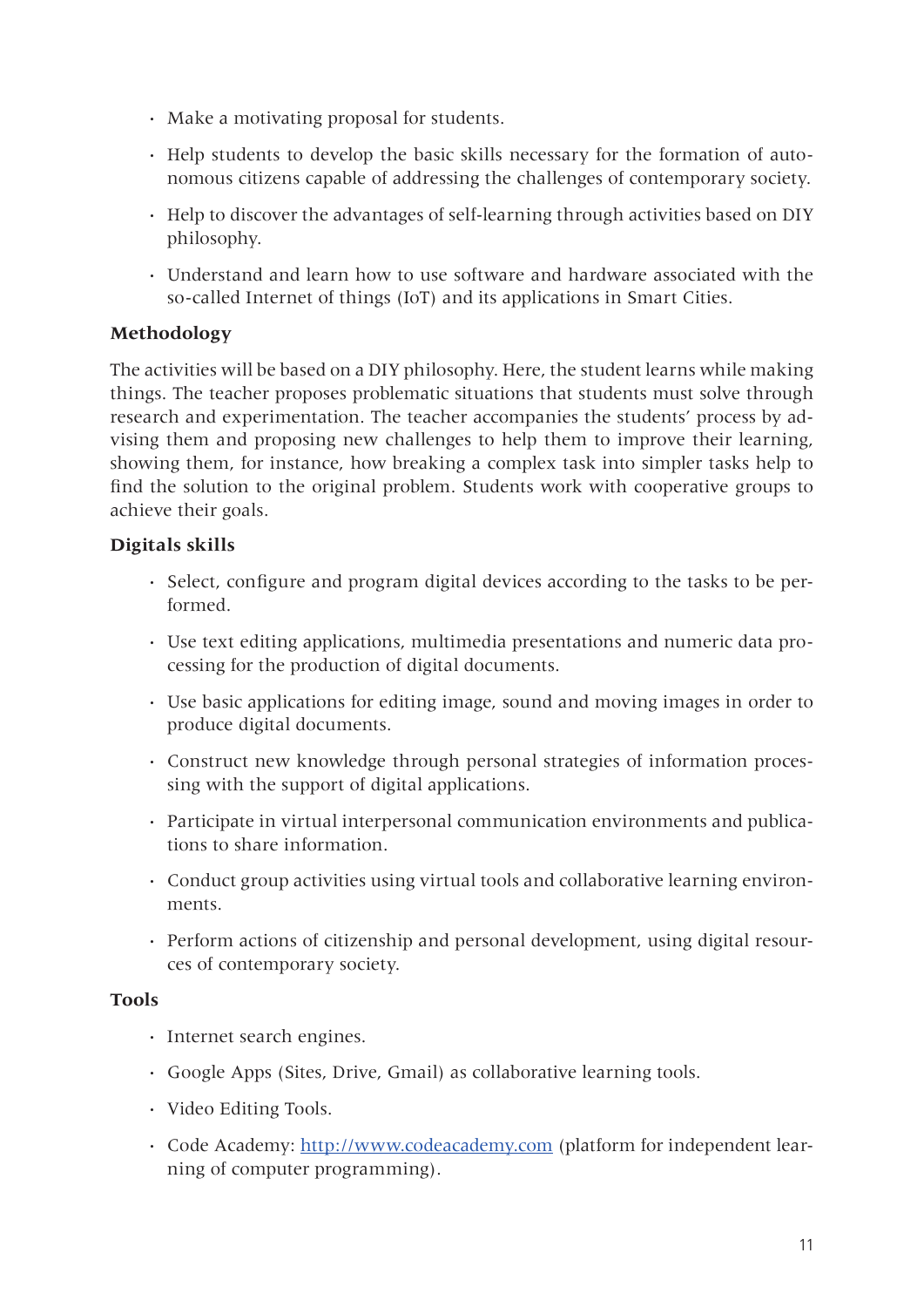- **·** Raspberry Pi: http://www.raspberrypi.org/ (mini-computer specially adapted for applications of Internet of things).
- **·** Sensors and actuators.
- **·** Sentilo: http://www.sentilo.io (platform for monitoring sensors and actuators used in Barcelona)

# **Timing**

- **·** 12/2014 2/2015: Preparatory activities: introductory course in programming with Python via the platform Code Academy.
- **·** 1/2015 3/2015: Specific activities implemented in Smart cities
- **·** Human resources: 9 teachers / 2 classrooms

# **Activities**

## *Related to Social Sciences*

The learning experiences will be based on the idea that a city is nothing more than a community in which its members must establish relationships based on respect, harmony, tolerance and all those values we declare as basic and invulnerable.

#### *Related to Natural Sciences*

The activities will be based on the premise that cities have to take into account criteria for health (e.g. have facilities that enable the sport at various levels), the environment, energy and mobility.

## *Related to Technology*

Students will learn the programming language Python that, on the one hand, is easy to learn and, on the other, has infinite possibilities of application. To learn the basic syntax of language, the platform Code Academy (http://www.codeacademy.com) will be used. It allows self-learning based on an interactive and auto-corrective course where the teacher can follow the evolution of the learning process.

## *Related to Foreign Language*

It has been proposed that part of the final product is a report (presented orally or in writing in English) where students explain the objectives and content of their projects, make a reflection on the process and evaluate their own learning.

## *Related to Languages and Literature*

The development of the communicative competence will be fundamental. In addition, teachers and students will take advantage of the fact that literature has masterpieces of cities as protagonists, what is a magnificent way of exploring them.

## *Evaluation*

The evaluation will be performed through rubrics. The evaluation process consists of three phases: peer evaluation, self-assessment and assessment by teachers.